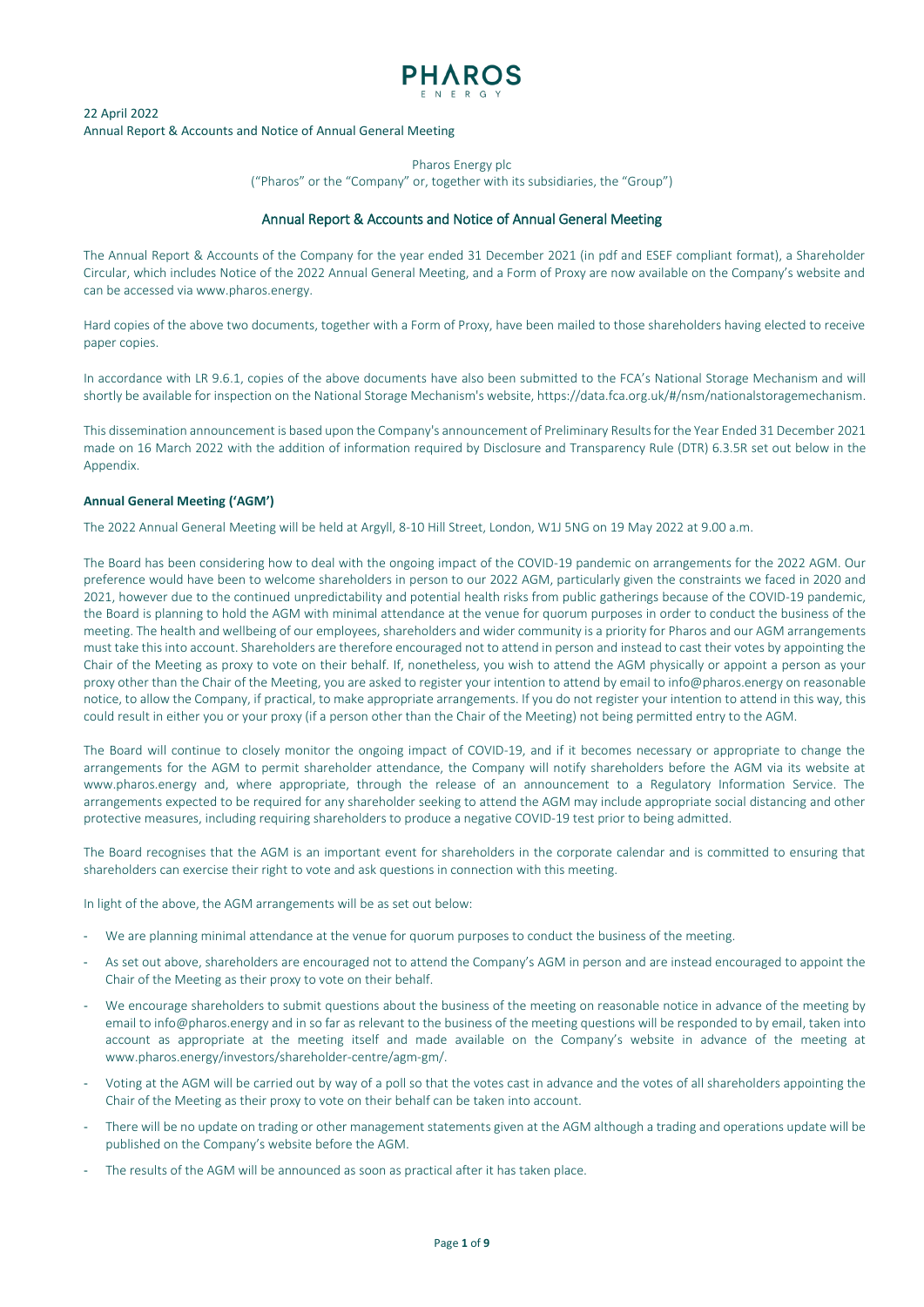

#### Shareholders wishing to vote on any of the matters of business at the AGM are therefore strongly encouraged to:

- Submit their votes (as soon as possible) in advance of the meeting through the proxy and electronic voting facilities and to appoint the Chair of the meeting as their proxy for this purpose.
- Submit any questions in connection with the business of the meeting on reasonable notice in advance of the meeting to [info@pharos.energy.](mailto:info@pharos.energy)
- Look out for any updates in connection with the arrangements for the AGM via RNS and on the Company's website and for the announcement of the results of the AGM following the meeting.

#### **Enquiries**

| <b>Pharos Energy plc</b><br>Tony Hunter, Company Secretary    | Tel: 0207 603 1515 |
|---------------------------------------------------------------|--------------------|
| Camarco<br>Billy Clegg   Rebecca Waterworth   Georgia Edmonds | Tel: 020 3757 4980 |

# Notes to editors

Pharos Energy plc is an independent oil and gas exploration and production company with a focus on sustainable growth and returns to stakeholders, which is listed on the London Stock Exchange. Pharos has production, development and/or exploration interests in Egypt, Vietnam and Israel. In Egypt, Pharos holds a 45% working interest share in the El Fayum Concession in the Western Desert, with IPR Lake Qarun, part of the international integrated energy business IPR Energy Group, holding the remaining 55% working interest. The El Fayum Concession produces oil from 10 fields and is located 80 km southwest of Cairo. It is operated by Petrosilah, a 50/50 joint stock company between the contractor parties (being IPR Lake Qarun and Pharos) and the Egyptian General Petroleum Corporation (EGPC). Pharos also holds a 45% working interest share in the North Beni Suef (NBS) Concession in Egypt, which is located immediately south of the El Fayum Concession. IPR Lake Qarun operates and holds the remaining 55% working interest in the NBS Concession. In Vietnam, Pharos has a 30.5% working interest in Block 16-1 which contains 97% of the Te Giac Trang (TGT) field and is operated by the Hoang Long Joint Operating Company. Pharos' unitised interest in the TGT field is 29.7%. Pharos also has a 25% working interest in the Ca Ngu Vang (CVN) field located in Block 9-2, which is operated by the Hoan Vu Joint Operating Company. Blocks 16-1 and 9-2 are located in the shallow water Cuu Long Basin, offshore southern Vietnam. Pharos also holds a 70% interest in, and is designated operator of, Blocks 125 & 126, located in the moderate to deep water Phu Khanh Basin, north east of the Cuu Long Basin, offshore central Vietnam. In Israel, Pharos, together with Capricorn Energy PLC (formerly known as Cairn Energy PLC) and Israel's Ratio Oil Exploration, has eight licences offshore Israel. Each party has an equal working interest and Capricorn Energy is the operator.

# Appendix

Following the release of the Company's Preliminary Results for the Year Ended 31 December 2021 made on 16 March 2022, additional information is set out below in accordance with DTR 6.3.5R.

1) The following is extracted from page 121 of the Company's Annual Report and Accounts 2021 at www.pharos.energy.

## DIRECTORS' RESPONSIBILITY STATEMENT

The Directors confirm that, to the best of each person's knowledge:

- (a) the Financial Statements set out on pages 123 to 162, which have been prepared in accordance with international accounting standards in conformity with the requirements of the Companies Act 2006 and International Financial Reporting Standards adopted pursuant to Regulation (EC) No 1606/2002 as it applies in the European Union and in accordance with International Financial Reporting Standards as issued by the IASB, give a true and fair view of the assets, liabilities, financial position and loss of the Company and the Group taken as a whole;
- (b) this Directors' Report along with the Strategic Report, including each of the management reports forming part of these reports, includes a fair review of the development and performance of the business and the position of the Company and the Group taken as a whole, together with a description of the principal risks and uncertainties that they face and how these are being managed and mitigated as set out in the Risk Management and Risk Report on pages 43 to 57; and
- (c) the annual report and the Financial Statements, taken as a whole, are fair, balanced and understandable and provide the information necessary for the shareholders to assess the Group's position, performance, business model and strategy.

Approved by the Board and signed on its behalf. Sue Rivett

Chief Financial Officer 15 March 2022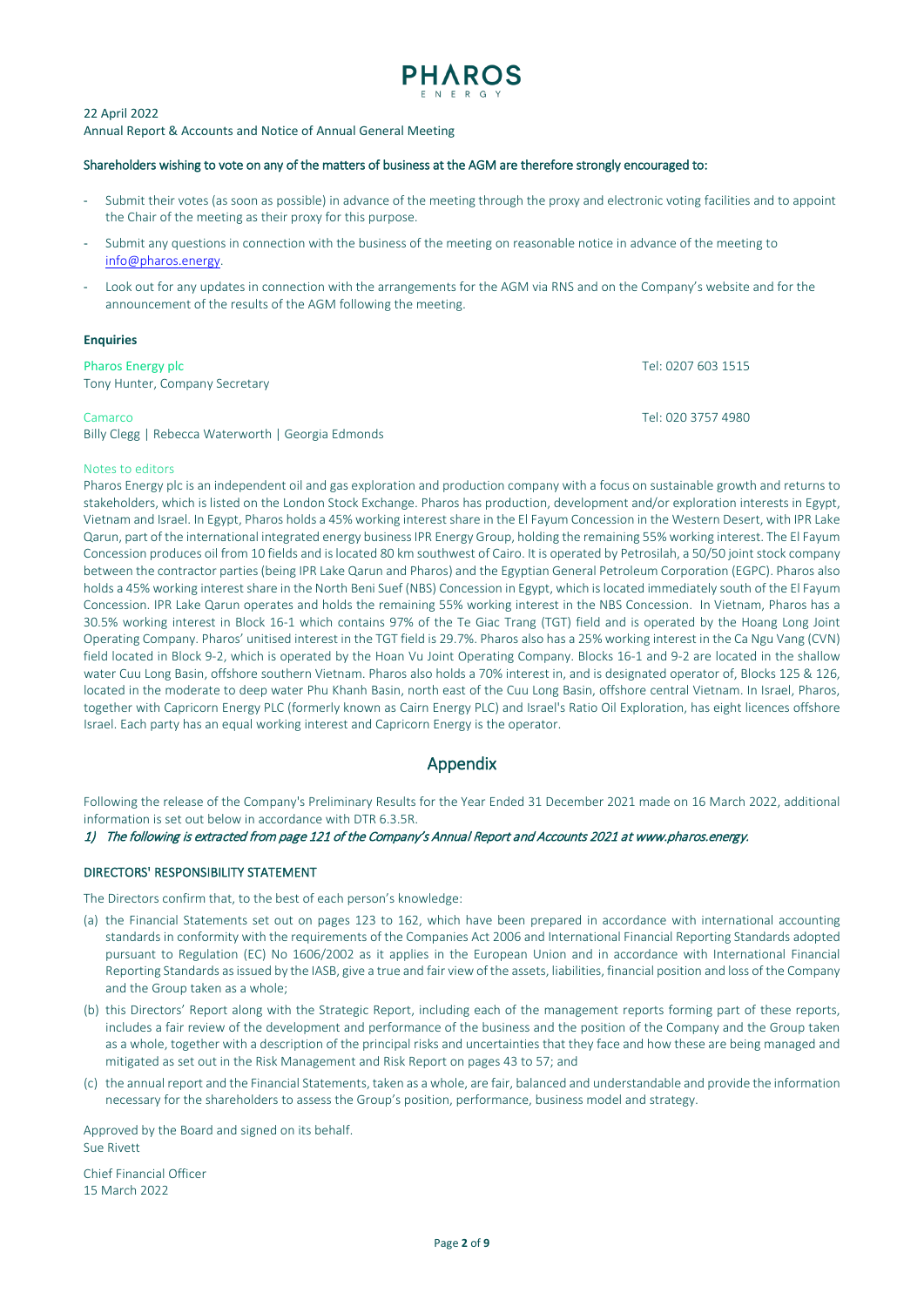

2) The following description of the principal risks and uncertainties is extracted from the Risk Management Report (pages 43 to 55) of the Annual Report and Accounts 2021 a[t www.pharos.energy.](http://www.pharos.energy/)

### PRINCIPAL RISKS AND UNCERTAINTIES

A summary of the key risks affecting Pharos and how these risks are mitigated to enable the Company to achieve its strategic objectives is as follows.

Key to change in likelihood:  $\uparrow$  Increase  $\leftrightarrow$  No Change  $\downarrow$  Decrease N New Risk

|         | <b>STRATEGIC</b>                                                                                                                          |                         |                                                                                                                                                                                                                                                                                                                                                                                        |                                                                                                                                                                                                                                                                                                                                                                                                                                                                                                                                                                                                                           |  |
|---------|-------------------------------------------------------------------------------------------------------------------------------------------|-------------------------|----------------------------------------------------------------------------------------------------------------------------------------------------------------------------------------------------------------------------------------------------------------------------------------------------------------------------------------------------------------------------------------|---------------------------------------------------------------------------------------------------------------------------------------------------------------------------------------------------------------------------------------------------------------------------------------------------------------------------------------------------------------------------------------------------------------------------------------------------------------------------------------------------------------------------------------------------------------------------------------------------------------------------|--|
|         | Principal risks                                                                                                                           | Change in<br>likelihood | Causes                                                                                                                                                                                                                                                                                                                                                                                 | <b>Risk Mitigation</b>                                                                                                                                                                                                                                                                                                                                                                                                                                                                                                                                                                                                    |  |
| 1.<br>× | <b>Further lockdowns</b><br>dampening oil demand<br>Sub-optimal pricing on<br>commodity sales<br>Reduced revenue to<br>finance operations | ↓                       | Emergence of new variants<br>$\bullet$<br>or other viruses<br>Waving efficacy of<br>$\bullet$<br>vaccinations and boosters<br>COVID-19 infections<br>$\bullet$<br>continue to go up<br>The virus maintains its<br>$\bullet$<br>pandemic status throughout<br>2022<br>Social disorder as poorer<br>$\bullet$<br>nations / populations fall<br>behind<br>on<br>vaccination<br>programmes | Continue to maintain and promote<br>$\bullet$<br>precautionary measures to<br>minimise disruption to business<br>Procure long lead items as early as<br>$\bullet$<br>possible from reliable suppliers /<br>contractors<br>Tight cash management and<br>$\bullet$<br>forecasting<br>Hold back on discretionary spend<br>$\bullet$<br>Oil price hedging<br>$\bullet$<br>The bulk of our output sold on the<br>$\bullet$<br>local markets where demand<br>remains strong<br>Closely follow and comply with all<br>$\bullet$<br>applicable law, regulation and<br>public health guidance relating to<br>the COVID-19 pandemic |  |
| 2.<br>× | Insufficient funds to meet<br>commitments<br>Inability to invest in line<br>with growth strategy                                          | ↓                       | Reallocation of capital away<br>$\bullet$<br>from oil and gas<br>Huge swings in oil and other<br>$\bullet$<br>commodity prices<br>Assets bubble bursts<br>$\bullet$<br>Global debt crises emerging<br>$\bullet$<br>Inadequate cost control<br>$\bullet$<br>Poor technical data to<br>$\bullet$<br>support allocations<br>High inflation<br>$\bullet$                                   | Regular review of funding options<br>$\bullet$<br>Proactive dialogue with banks and<br>$\bullet$<br>other providers of capital<br>Opportunity screening<br>$\bullet$<br>Effective project management and<br>$\bullet$<br>resourcing<br>Cost carry by farm-in partner(s)<br>$\bullet$<br>Thorough capital allocation process<br>$\bullet$                                                                                                                                                                                                                                                                                  |  |
| 3.      | <b>Volatility in Production</b><br>levels<br>Sub-Optimal well<br>performance<br>Reduced drilling                                          | $\leftrightarrow$       | Inadequate waterflood<br>$\bullet$<br>responses<br>Incorrect well placements<br>$\bullet$<br>Development wells<br>$\bullet$<br>uncommercial<br>Poor reservoir models<br>$\bullet$<br>Lack of financing for drilling<br>$\bullet$<br>programme                                                                                                                                          | Develop a clear wells strategy,<br>focusing on performance<br>improvement, regulatory<br>compliance and increased activity<br>Increase drilling activity / plan-drill<br>$\bullet$<br>additional injection wells / frac<br>injection zone<br>Reduce cost of well construction<br>Increase surveillance and<br>$\bullet$<br>intervention rates<br>Perform Target workovers on<br>Producer /injection wells                                                                                                                                                                                                                 |  |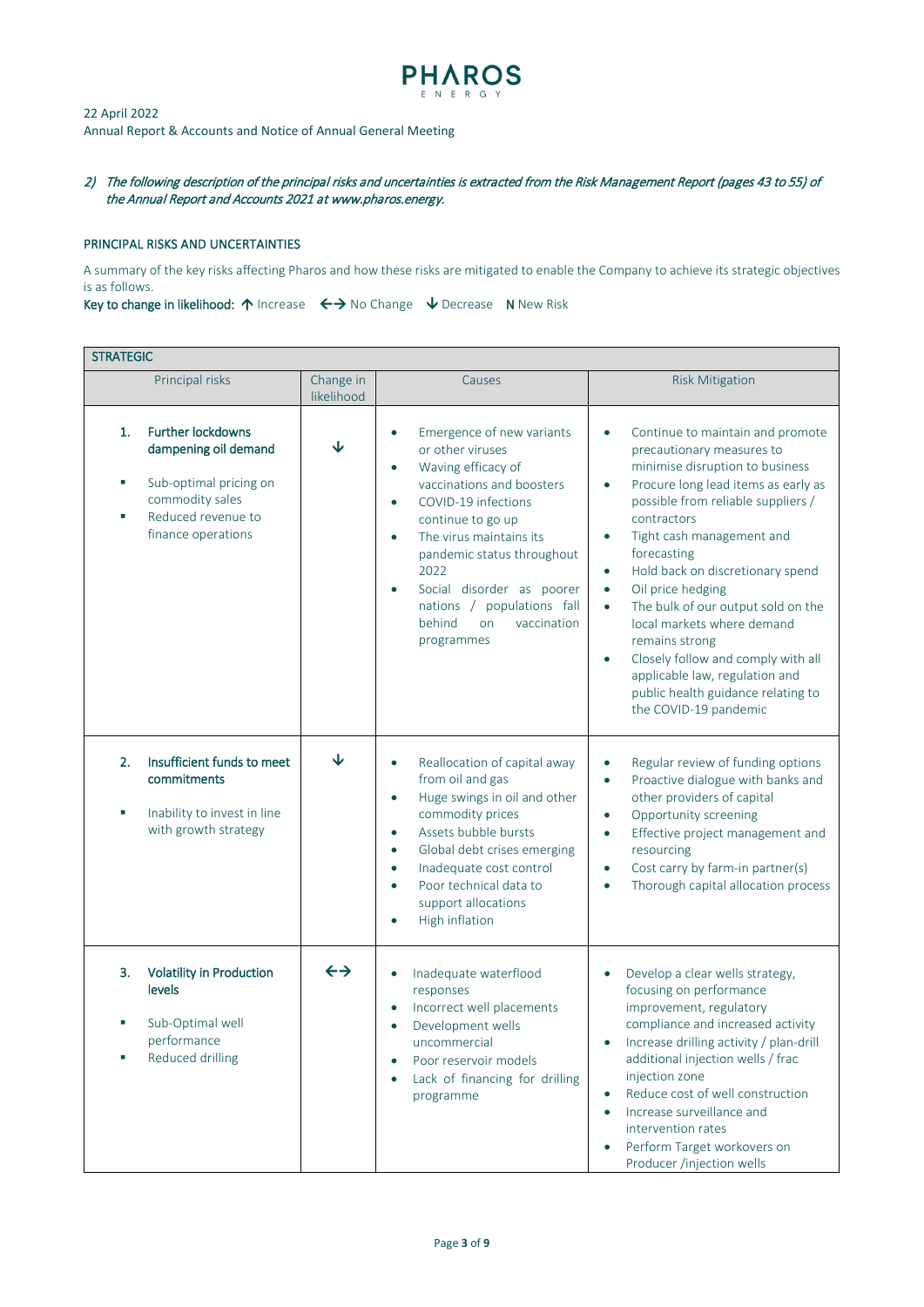

# 22 April 2022

Annual Report & Accounts and Notice of Annual General Meeting

| 4.<br>Health, Safety,<br><b>Environmental and Social</b><br><b>Risk</b><br>Reputational<br>×<br>Operational outages<br>×<br>leading to lower<br>production | ↑ | Business disruption due to<br>$\bullet$<br>workforce affected by<br>COVID-19<br>Health and safety and<br>$\bullet$<br>environmental risks of major<br>explosions, leaks or spills<br>High risk operating<br>$\bullet$<br>conditions and HSES risks<br>Climate change impacts on<br>$\bullet$<br>the sector, such as extreme<br>weather, sea level rise and<br>water availability affecting<br>production<br>Gas venting and flaring<br>$\bullet$<br>hazards and risks - well blow<br>outs, land/water<br>contamination<br>Non-alignment of new<br>acquisitions HSES practices<br>with Pharos Corporate<br>standards<br>Increased disparities and<br>$\bullet$<br>societal risks in health, | De-risk best prospects / drill best<br>$\bullet$<br>prospects<br>Improve Reservoir models<br>Implement planned drilling<br>$\bullet$<br>programmes<br>Implement precautionary<br>$\bullet$<br>measures based on WHO<br>guidance, restrict business travel<br>and facilitate working from home,<br>PCR testing<br>Improve structural and Asset<br>$\bullet$<br>Integrity through strong<br>operational and maintenance<br>processes which are critical to<br>preserving a safer environment<br>Comply with all legislative /<br>$\bullet$<br>regulatory frameworks and<br>transitioning to a goal based<br>approach focused on improving<br>safety<br>Promote a positive health and<br>$\bullet$<br>safety culture where workers are<br>given proper training and<br>incentives to work "safe" with a<br>zero tolerance for non- compliance<br>Environmental and Social Impact<br>$\bullet$<br>Assessments relating to, for<br>example: |
|------------------------------------------------------------------------------------------------------------------------------------------------------------|---|--------------------------------------------------------------------------------------------------------------------------------------------------------------------------------------------------------------------------------------------------------------------------------------------------------------------------------------------------------------------------------------------------------------------------------------------------------------------------------------------------------------------------------------------------------------------------------------------------------------------------------------------------------------------------------------------|----------------------------------------------------------------------------------------------------------------------------------------------------------------------------------------------------------------------------------------------------------------------------------------------------------------------------------------------------------------------------------------------------------------------------------------------------------------------------------------------------------------------------------------------------------------------------------------------------------------------------------------------------------------------------------------------------------------------------------------------------------------------------------------------------------------------------------------------------------------------------------------------------------------------------------------|
|                                                                                                                                                            |   | technology or workforce<br>opportunities                                                                                                                                                                                                                                                                                                                                                                                                                                                                                                                                                                                                                                                   | climate impacts and need to<br>$\circ$<br>adapt to changing climate<br>conditions over the life of the<br>asset<br>regulatory developments<br>$\circ$<br>Enhance emergency preparedness<br>and spill prevention plan<br>Controlled venting<br>$\circ$<br>Control and management of<br>$\circ$<br>pressurised oil and gas from<br>boreholes<br>Use of low impact extraction<br>$\circ$<br>chemicals where alternatives<br>exist<br>Water management - securing<br>$\circ$<br>of a sustainable water supply,<br>recycling and reuse<br>wastewater<br>Marine management plan -<br>$\circ$<br>especially for offshore drilling<br>o Carry out scenario exercises to<br>improve preparedness<br>Maintaining adequate energy<br>insurance for our assets and<br>operations                                                                                                                                                                   |
| 5. Climate Change Concerns<br>Lack of Capital<br>Reputational                                                                                              | ↑ | Pressure on investors to<br>divest / avoid fossil fuel<br>companies / projects                                                                                                                                                                                                                                                                                                                                                                                                                                                                                                                                                                                                             | Transparent reporting and<br>participation in Carbon Disclosure<br>Project (CDP)and Water<br>questionnaire                                                                                                                                                                                                                                                                                                                                                                                                                                                                                                                                                                                                                                                                                                                                                                                                                             |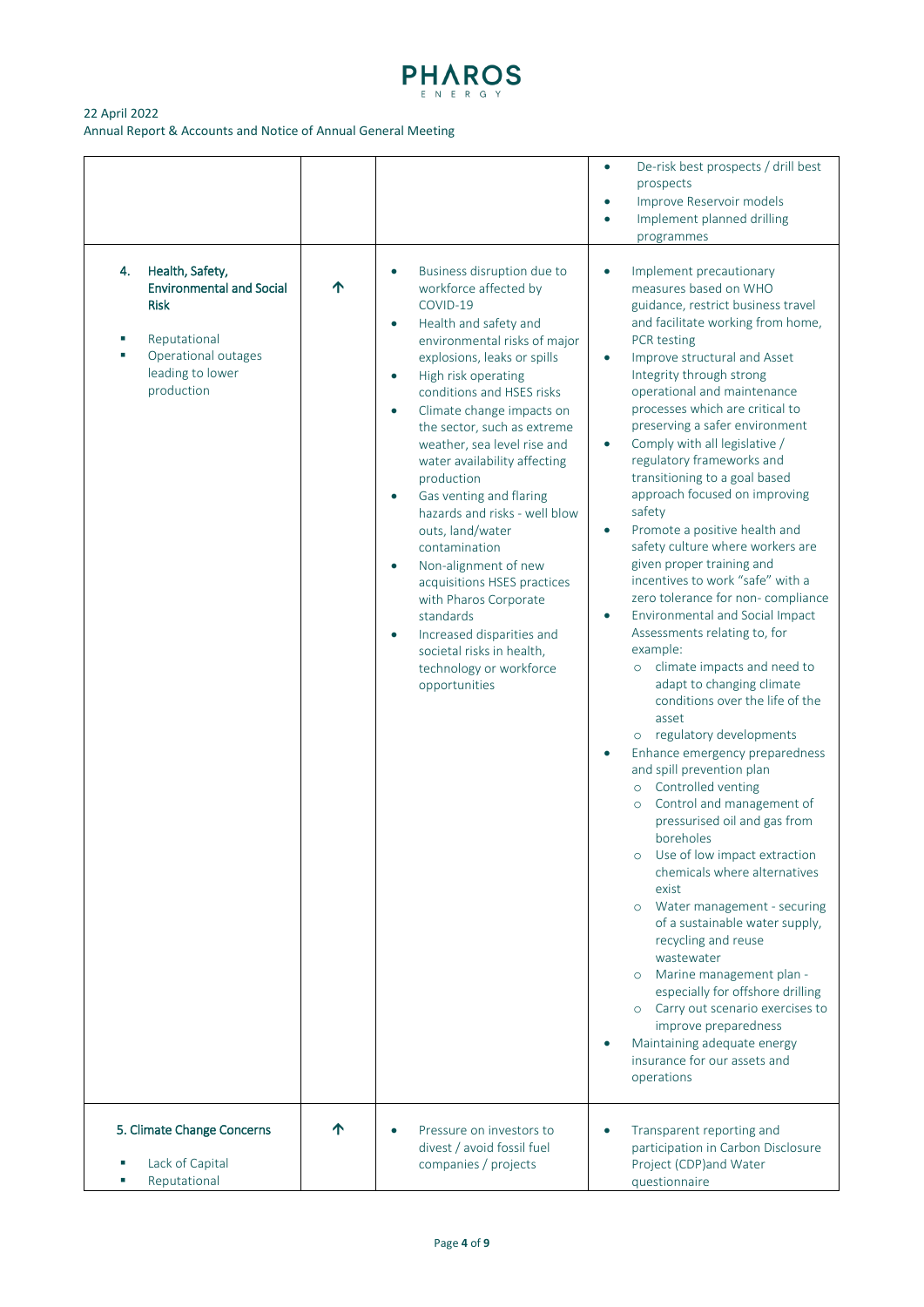

| Increased capex and<br>×.<br>operating costs<br>Physical Damage to<br>Е<br>Assets<br>Lower oil prices<br>×,<br>Stranded assets<br>Regulatory changes -<br>potential taxes | Inability to find<br>$\bullet$<br>economically viable CO<br>reduction solutions<br>Lack of alignment between<br>$\bullet$<br>our key stakeholders'<br>priorities and climate<br>change concerns<br>Global transition to a lower<br>$\bullet$<br>carbon intensity economy<br>Increased climate regulation<br>$\bullet$<br>and disclosure<br>Increase in carbon taxes /<br>$\bullet$<br>decarbonisation charges<br>transformational shifts<br>leading to reduced demand<br>for fossil fuels<br>Climate activists pressing<br>$\bullet$<br>prominent institutions and<br>investors to abandon fossil<br>investments - "greening"<br>the financial system<br>Increased frequency of<br>$\bullet$<br>extreme weather events<br>Supply chain disruptions<br>causing delay/ shutdowns to<br>operations<br>Lack of partner alignment<br>on decarbonisation<br>initiatives | Continue alignment with TCFD<br>$\bullet$<br>recommendations<br>Further integrate climate risk<br>$\bullet$<br>management within Pharos Risk<br>Management Framework<br>Stress test our going concerns<br>$\bullet$<br>under a Net Zero Emissions price<br>scenario and carbon tax<br>Embed Climate change scenarios<br>$\bullet$<br>and evaluate decisions on key<br>business operations / directions<br>Continuous improvement of GHG<br>$\bullet$<br>emissions management and get<br>JOCs to support CO emissions<br>reduction initiatives<br>Update our Climate Change Policy<br>$\bullet$<br>and keep it fit for purpose and in<br>line with evolving decarbonisation<br>developments<br>Comprehensive insurance cover for<br>$\bullet$<br>Physical Damage<br>Regional close monitoring of<br>$\bullet$<br>extreme weather developments so<br>that evacuation or shut-down are<br>activated in good time<br>Regular and timely control of<br>$\bullet$<br>inventories to ensure essential<br>spares are sourced in advance<br>Prepare business case or back pay<br>$\bullet$<br>study to support decarbonisation<br>initiatives |
|---------------------------------------------------------------------------------------------------------------------------------------------------------------------------|-------------------------------------------------------------------------------------------------------------------------------------------------------------------------------------------------------------------------------------------------------------------------------------------------------------------------------------------------------------------------------------------------------------------------------------------------------------------------------------------------------------------------------------------------------------------------------------------------------------------------------------------------------------------------------------------------------------------------------------------------------------------------------------------------------------------------------------------------------------------|--------------------------------------------------------------------------------------------------------------------------------------------------------------------------------------------------------------------------------------------------------------------------------------------------------------------------------------------------------------------------------------------------------------------------------------------------------------------------------------------------------------------------------------------------------------------------------------------------------------------------------------------------------------------------------------------------------------------------------------------------------------------------------------------------------------------------------------------------------------------------------------------------------------------------------------------------------------------------------------------------------------------------------------------------------------------------------------------------------------------------------------|

# FINANCIAL\*

|    | Principal risks                                                                                          | Change in<br>likelihood | Causes                                                                                                                                                                                                                                                                                                                                                                                                                                                                                                                                                                                                                                                         | <b>Risk Mitigation</b>                                                                                                                                                                                                                                                                                                                                                                                                                                                                                                                                                                                                                                                                                                                       |
|----|----------------------------------------------------------------------------------------------------------|-------------------------|----------------------------------------------------------------------------------------------------------------------------------------------------------------------------------------------------------------------------------------------------------------------------------------------------------------------------------------------------------------------------------------------------------------------------------------------------------------------------------------------------------------------------------------------------------------------------------------------------------------------------------------------------------------|----------------------------------------------------------------------------------------------------------------------------------------------------------------------------------------------------------------------------------------------------------------------------------------------------------------------------------------------------------------------------------------------------------------------------------------------------------------------------------------------------------------------------------------------------------------------------------------------------------------------------------------------------------------------------------------------------------------------------------------------|
| 6. | <b>Commodity Price risk</b><br>Uncertainty on planning<br>Inability to fund work<br>programme / dividend | $\leftrightarrow$       | On-going market volatility<br>and uncertainties from<br>COVID-19<br>Geo-political factors and<br>international conflicts<br>Pressure on investors to<br>divest / avoid fossil fuel<br>companies / projects<br>Lower long-term prices<br>tighten the margin of error<br>for investments<br>Forecasting volatility swings<br>$\bullet$<br>are more complex as it is<br>challenging to gauge what<br>that means for the industry<br>as market dynamics are<br>influenced by the speed of<br>recovery from COVID-19 and<br>growing ESG pressures<br>Negative cash flows &<br>$\bullet$<br>earnings degradation<br>Market speculation and<br>trading in oil futures | Oil commodity Hedging<br>Comply with RBL requirements<br>$\circ$<br>Maintain robust processes<br>$\circ$<br>around treasury, governance,<br>forecasting, credit and risk<br>Close monitoring of business<br>activities, financial position cash<br>flows<br>Control over procurement costs /<br>effective management of supply<br>chains derived from third parties -<br>suppliers, joint venture partners,<br>investors, and contractors<br>Stress test scenarios and<br>$\bullet$<br>sensitivities via principal compound<br>risk analysis to<br>ensure a level of robustness to<br>downside price scenarios<br>Capital discipline with focus on<br>controlling and managing costs<br>Discretionary spend actively<br>$\bullet$<br>managed |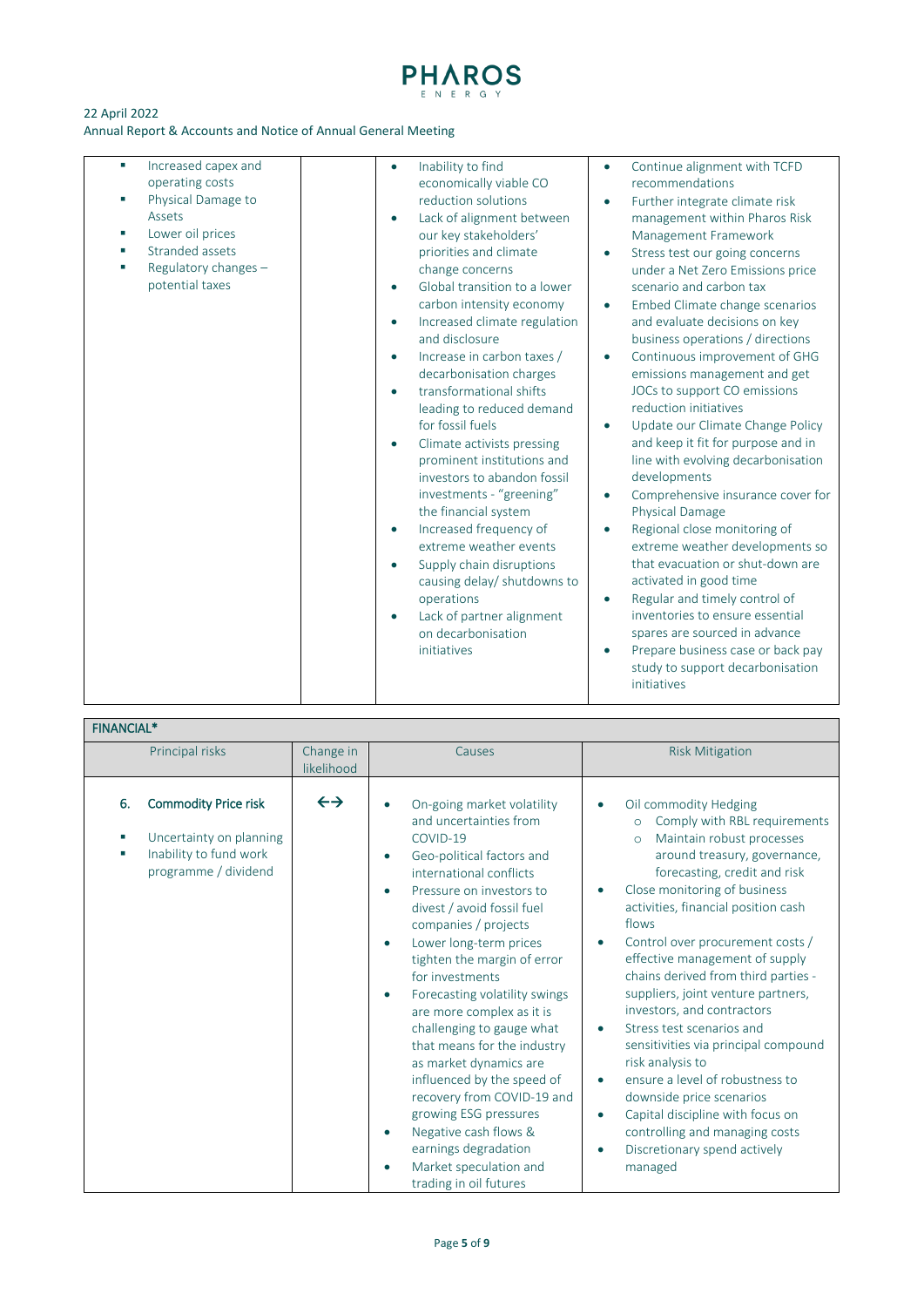

|                                                                                                              |   | Resurgence of new COVID-<br>19 variants                                                                                                                                       | Maintain and cultivate good<br>$\bullet$<br>relationships with lenders                                                                                                                                                                                                                                                                                        |
|--------------------------------------------------------------------------------------------------------------|---|-------------------------------------------------------------------------------------------------------------------------------------------------------------------------------|---------------------------------------------------------------------------------------------------------------------------------------------------------------------------------------------------------------------------------------------------------------------------------------------------------------------------------------------------------------|
| <b>Rising Operational Costs</b><br>Reduced profits<br>Strain on cash flows<br>Shortages in skilled<br>labour | N | Global inflation<br>Turmoil in the energy<br>$\bullet$<br>markets causing sharp price<br>hikes<br>Sudden unplanned rate<br>$\bullet$<br>increases for oil and gas<br>services | Regular updates to yearly budgets<br>$\bullet$<br>and forecasts<br>Focus in discretionary spend<br>$\bullet$<br>Secure long-term contracts where<br>$\bullet$<br>appropriate without lock-ins<br>Explore applying new technological<br>$\bullet$<br>advances, focus on prevention and<br>early detection<br>Headcount re-structure at all levels<br>$\bullet$ |

# **OPERATIONAL**

|          | Principal risks                                                                                                                                  | Change in<br>likelihood | Causes                                                                                                                                                                                                                                                                                                                                                                                                                                                                                                                                                                                                                                            | <b>Risk Mitigation</b>                                                                                                                                                                                                                                                                                                                                                                                                                                                                                                                                                                                                                                                                                                                                                                                                                                                                                                                                                                  |
|----------|--------------------------------------------------------------------------------------------------------------------------------------------------|-------------------------|---------------------------------------------------------------------------------------------------------------------------------------------------------------------------------------------------------------------------------------------------------------------------------------------------------------------------------------------------------------------------------------------------------------------------------------------------------------------------------------------------------------------------------------------------------------------------------------------------------------------------------------------------|-----------------------------------------------------------------------------------------------------------------------------------------------------------------------------------------------------------------------------------------------------------------------------------------------------------------------------------------------------------------------------------------------------------------------------------------------------------------------------------------------------------------------------------------------------------------------------------------------------------------------------------------------------------------------------------------------------------------------------------------------------------------------------------------------------------------------------------------------------------------------------------------------------------------------------------------------------------------------------------------|
| 8.       | <b>Reserves Risk</b><br>Future cash flows and<br>value depend on<br>producing our reserves                                                       | $\leftrightarrow$       | Inaccurate reserves<br>$\bullet$<br>estimates<br>Subcontracting certain<br>$\bullet$<br>reserves estimation work to<br>independent reserve<br>engineers outside the direct<br>control of the Group<br>Earlier impairment triggers<br>$\bullet$<br>due to low commodity price<br>Capital constraints<br>$\bullet$<br>jeopardise planned<br>exploration / development<br>initiatives<br>Inherent uncertainties in the<br>$\bullet$<br>evaluation techniques to<br>estimate the 2P reserves<br>Increased DD&A costs<br>$\bullet$<br>Lower than expected well<br>$\bullet$<br>performances and drilling<br>results<br>Slower drilling programmes<br>ó | Monitor and maintain standards of<br>$\bullet$<br>reserves reporting by adhering to<br>three key considerations: of<br>consistency, transparency and<br>utility, including disclosure of<br>movements in reserves on a<br>country-by-country basis,<br>disclosure of material projects and<br>moderation of subjective<br>judgements<br>On-going evaluation of projects in<br>$\bullet$<br>existing and potential new areas of<br>interest and pursue development<br>opportunities<br>Regular reviews of reserves<br>$\bullet$<br>estimates by independent<br>consultants (Lloyds Registered)<br>Ensure continuing adherence to<br>$\bullet$<br>industry best practice regarding<br>technical estimates and<br>judgements<br>Ensuring peer and independent<br>$\bullet$<br>verification of future production<br>profiles and reserve recovery<br>RBL facility compliance - Vietnam<br>$\bullet$<br>Reserves are audited<br>independently by reserves<br>consultants approved by lenders |
| 9.<br>Ť. | Partner Alignment Risk<br>Vietnam<br>Misalignment at JV/JOC<br>level can delay<br>investment<br>Adverse impact on<br>Production and Cash<br>flow | 个                       | Co-venturers divergent<br>$\bullet$<br>views on Drilling and<br>Upgrade programme<br>2021/22<br>FPSO Tie-in Agreement from<br>$\bullet$<br>other Operator<br>Delay in the Field<br>$\bullet$<br>Development Plans<br>Technical disagreement<br>$\bullet$<br>caused by quality of JV staff,                                                                                                                                                                                                                                                                                                                                                        | Active Participation in JOC<br>management<br>Direct secondment<br>$\bullet$<br><b>Build Senior Management level</b><br>$\bullet$<br>relationship with local Partners<br>Continue good relationship with<br>$\bullet$<br>other Foreign Partner<br>2022 TGT Work Programme agreed<br>$\bullet$<br>in principle and preliminary<br>preparation of bid packages                                                                                                                                                                                                                                                                                                                                                                                                                                                                                                                                                                                                                             |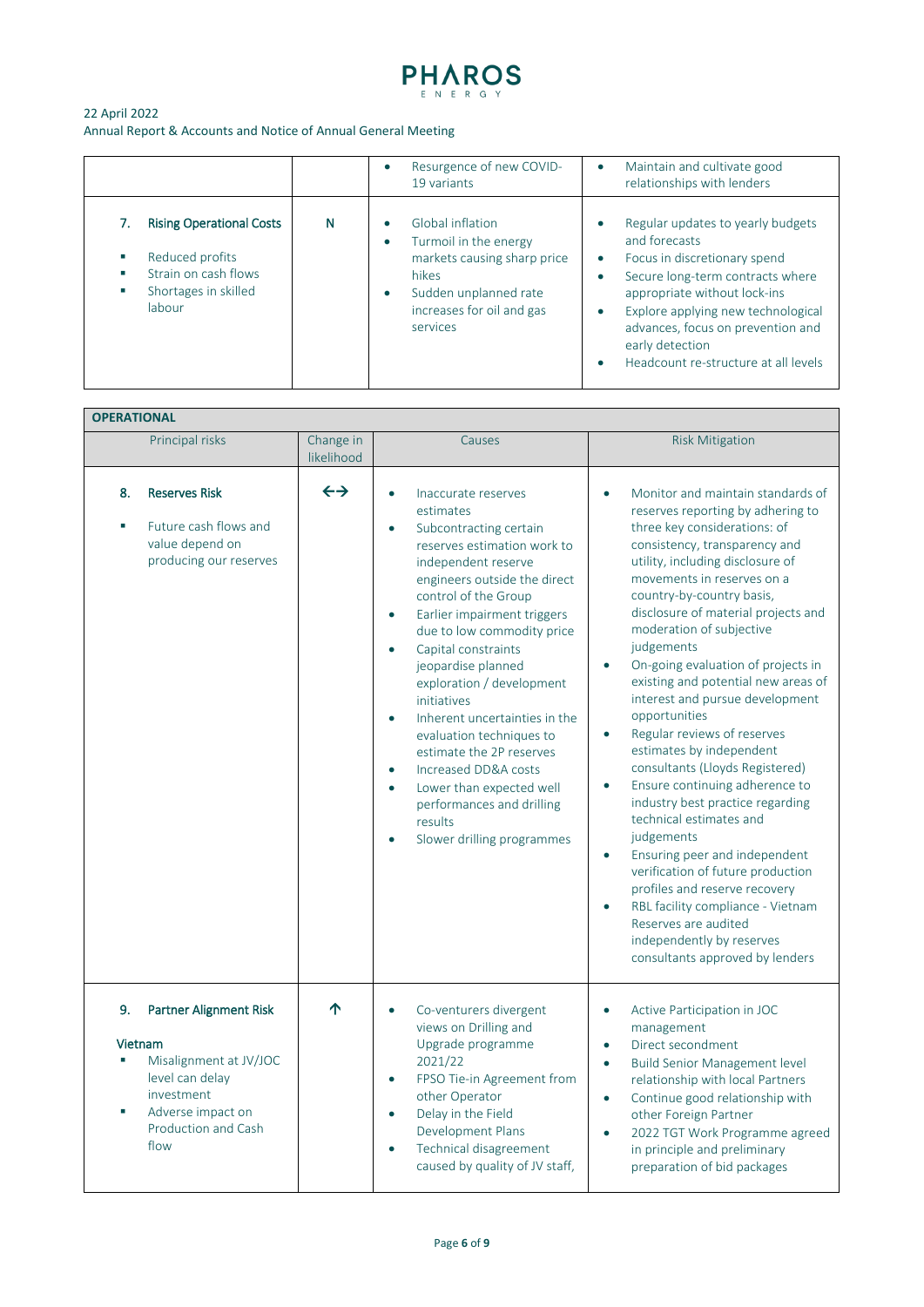

| Egypt<br><b>Technical Misalignment</b><br>of JV Company<br>Adverse impact on<br>Production and Cash<br>flow                         |   | work ethic, low productivity,<br>competency issues<br><b>Geological Modelling</b><br>$\bullet$<br>differences resulting in sub-<br>optimal well locations<br>Incoming partner (IPR) and<br>$\bullet$<br>current partner (EGPC)<br>divergent views on<br>investments, and difference<br>in value-drivers.                                                                                                                                                                                                                                                                                                                                                                   | Close collaboration with incoming<br>$\bullet$<br>and current partner<br>Support JV training initiatives<br>$\bullet$<br>Engage with new JV Exploration<br>$\bullet$<br>Manager. Achieve technical buy-in<br>to ERCE model<br>Waterflood analogue success<br>education                                                                                                                                                                                                                                                                                                               |
|-------------------------------------------------------------------------------------------------------------------------------------|---|----------------------------------------------------------------------------------------------------------------------------------------------------------------------------------------------------------------------------------------------------------------------------------------------------------------------------------------------------------------------------------------------------------------------------------------------------------------------------------------------------------------------------------------------------------------------------------------------------------------------------------------------------------------------------|--------------------------------------------------------------------------------------------------------------------------------------------------------------------------------------------------------------------------------------------------------------------------------------------------------------------------------------------------------------------------------------------------------------------------------------------------------------------------------------------------------------------------------------------------------------------------------------|
| 10. Cyber risk<br>Major cyber security<br>breach may result in loss<br>of key confidential data<br>Unavailability of key<br>systems | ↑ | Sophistication and<br>$\bullet$<br>frequency of cyber-attacks<br>increasing<br>Heavy reliance on and<br>$\bullet$<br>disruption to critical<br>business systems<br>Infiltration of spam emails<br>$\bullet$<br>corrupting<br>our systems<br>Critical reliance on remote<br>$\bullet$<br>working in light<br>of COVID-19 pandemic and<br>$\bullet$<br>expectation of longer-term<br>hybrid working practices                                                                                                                                                                                                                                                                | Update Service level agreement<br>with IT providers<br>Offsite Installation of back-up<br>$\bullet$<br>system and Business Recovery /<br>continuity Plan in place<br>Enhance our Cloud back-up data<br>$\bullet$<br>and solutions<br>Prevention & detection of cyber<br>$\bullet$<br>threats via a programme of<br>effective continuous monitoring<br>Plan for staged integration (new<br>$\bullet$<br>acquisition) and upgrade of IT<br>systems                                                                                                                                     |
| 11. Human Resource Risk<br>Good skilled people are<br>essential to ensure<br>success                                                | ↑ | Failure to recruit and retain<br>$\bullet$<br>high calibre personnel to<br>deliver on and implement<br>growth strategy<br>Challenges in the<br>$\bullet$<br>recruitment & integration of<br>additional technical<br>expertise for any new<br>acquisition<br>Negative view of the oil and<br>$\bullet$<br>gas industry amongst<br>younger professionals,<br>particularly in light of<br>climate change impacts<br>High costs of recruiting<br>$\bullet$<br>experienced workforce<br>Weakened corporate culture<br>$\bullet$<br>and collegiate<br>responsibility due to remote<br>working<br>Restructuring workforce<br>$\bullet$<br>Board re-composition and<br>retirements | Remuneration Committee retains<br>$\bullet$<br>independent advisors to test the<br>competitiveness of compensation<br>packages for key employees<br>On-going succession planning<br>Maintain a competitive<br>$\bullet$<br>remuneration mix re bonus, long-<br>term incentive and share option<br>plans<br>Build and use people networks in<br>each country and advertise<br>vacancies in these networks<br>Maintain a programme for staff<br>$\bullet$<br>wellbeing<br>Facilitate and encourage workforce<br>$\bullet$<br>communication via employee<br>surveys and shared feedback |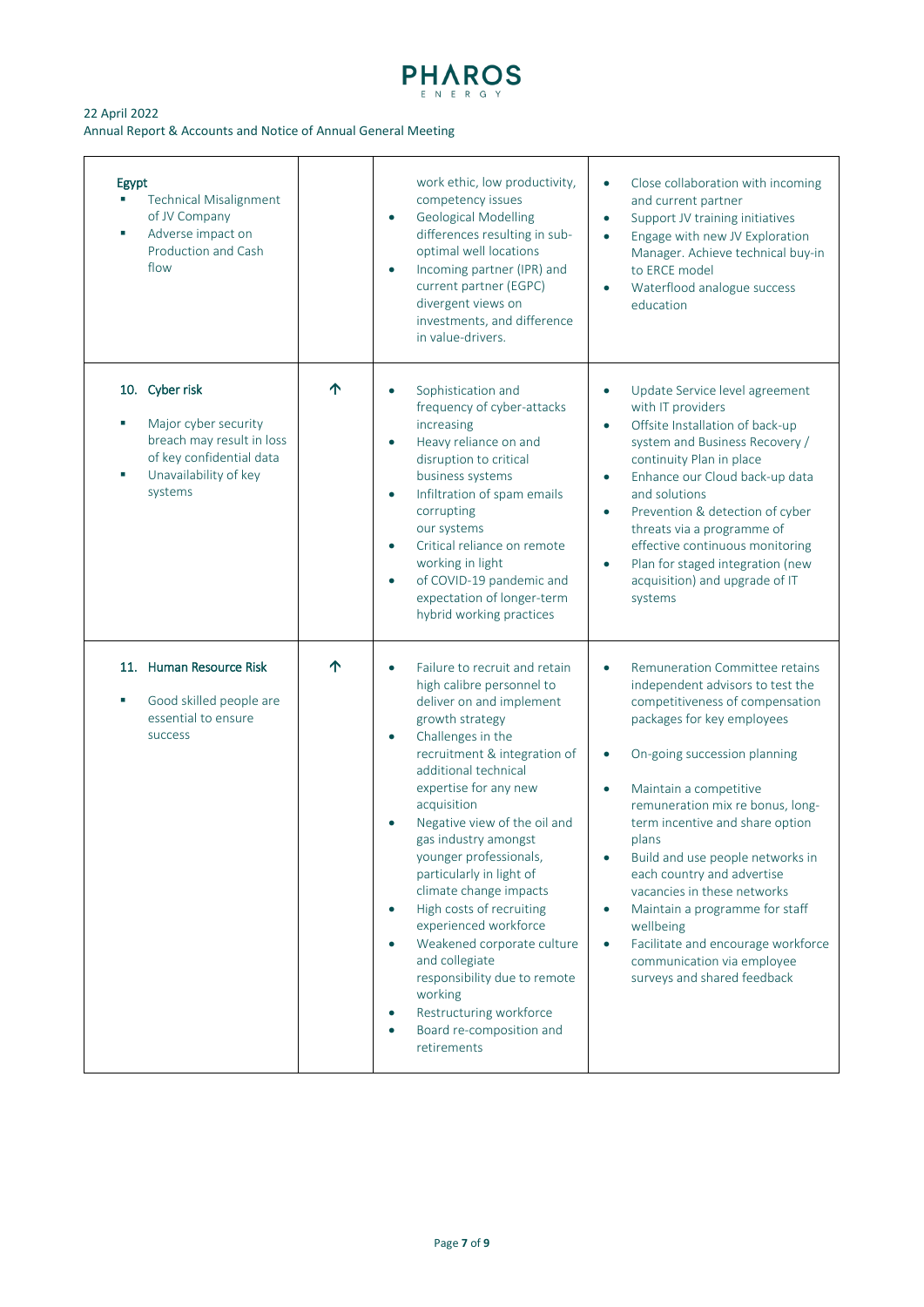

| <b>REPUTATION</b>                                                                                                                                                                                     |                         |                                                                                                                                                                                                                                                                                                                                                                                                                                                                                                                                                                                                                                                                                           |                                                                                                                                                                                                                                                                                                                                                                                                                                                                                                                                                                                                                                                                                                                                                                                                                                                   |
|-------------------------------------------------------------------------------------------------------------------------------------------------------------------------------------------------------|-------------------------|-------------------------------------------------------------------------------------------------------------------------------------------------------------------------------------------------------------------------------------------------------------------------------------------------------------------------------------------------------------------------------------------------------------------------------------------------------------------------------------------------------------------------------------------------------------------------------------------------------------------------------------------------------------------------------------------|---------------------------------------------------------------------------------------------------------------------------------------------------------------------------------------------------------------------------------------------------------------------------------------------------------------------------------------------------------------------------------------------------------------------------------------------------------------------------------------------------------------------------------------------------------------------------------------------------------------------------------------------------------------------------------------------------------------------------------------------------------------------------------------------------------------------------------------------------|
| Principal risks                                                                                                                                                                                       | Change in<br>likelihood | Causes                                                                                                                                                                                                                                                                                                                                                                                                                                                                                                                                                                                                                                                                                    | <b>Risk Mitigation</b>                                                                                                                                                                                                                                                                                                                                                                                                                                                                                                                                                                                                                                                                                                                                                                                                                            |
| 12. Sub-optimal<br>capital<br>allocation<br>Adverse reaction from<br>×<br>current / future<br>stakeholders<br>Investment decisions<br>×<br>based on realistic /<br>achievable economic<br>assumptions | $\leftrightarrow$       | Scarcity of capital for<br>$\bullet$<br>investment projects<br>A volatile macroeconomic<br>$\bullet$<br>environment resulting in<br>significant differences to key<br>assumptions underpinning<br>investment decisions<br>Pressure to invest and<br>$\bullet$<br>produce growth and returns in<br>the short term to maintain<br>dividend payments<br>Shareholder focus on<br>$\bullet$<br>increasing returns in conflict<br>with wider strategic<br>considerations<br>Inability to "switch-off" drilling<br>$\bullet$<br>/ investment commitments if<br>economic assumptions change<br>rapidly<br>Lack of partner/stakeholder<br>$\bullet$<br>alignment on decarbonisation<br>initiatives | Carry out robust economic<br>analyses based on opportunities<br>high-grading to support capital<br>allocation<br>Key KPIs such as NPV, IRR and<br>$\bullet$<br>payback used to compare<br>across many project scenarios<br>Rig count investment scenarios<br>are stress-tested against a<br>range of Brent oil price<br>Seeking to maximise influence<br>$\bullet$<br>to promote best practice in<br>non-operated ventures -<br>Seek the views of stakeholders<br>$\bullet$<br>through direct and indirect<br>engagement<br>Maintain a balanced investment<br>$\bullet$<br>portfolio which allows a degree<br>of resilience<br>in adjusting short-term<br>$\bullet$<br>investment commitments<br>Prepare business case or back<br>$\bullet$<br>pay study to support<br>decarbonisation initiatives                                                |
| 13. Political and Regional risk<br>Energy sector exposed to<br>٠<br>a wide range of political<br>developments which may<br>impact adversely on<br>operating costs,<br>compliance and taxation         | ↑                       | Operations in challenging<br>$\bullet$<br>regulatory and political<br>environments<br>Changes to fiscal regimes<br>$\bullet$<br>without robust stabilisation<br>protections<br>Protracted approval processes<br>$\bullet$<br>causing delays<br>Government reform, political<br>$\bullet$<br>instability and/ or civil unrest<br>Impact of economic and<br>trading sanctions on industry<br>counterparties (in particular,<br>Russian state-controlled<br>entities as a result of the<br>conflict in Ukraine)                                                                                                                                                                              | Canvass support in risk<br>$\bullet$<br>management by using both<br>international and in-country<br>professional advisors<br>Engage directly with the<br>$\bullet$<br>relevant authorities on a regular<br>basis<br>Assess country risk profiles,<br>$\bullet$<br>trend analyses and on-the-<br>ground reports by journalists /<br>academics<br>Thoroughly evaluate the risks of<br>$\bullet$<br>operating in specific areas and<br>assess commercial acceptability<br>Maintain political risk insurance<br>at appropriate levels of cover<br>All operations are located<br>outside of the EU and USD is the<br>main currency of our business<br>Working group established for<br>$\bullet$<br>monitoring sanctions arising<br>from conflict in Ukraine and<br>mitigation planning underway<br>in relation to a small number of<br>counterparties |